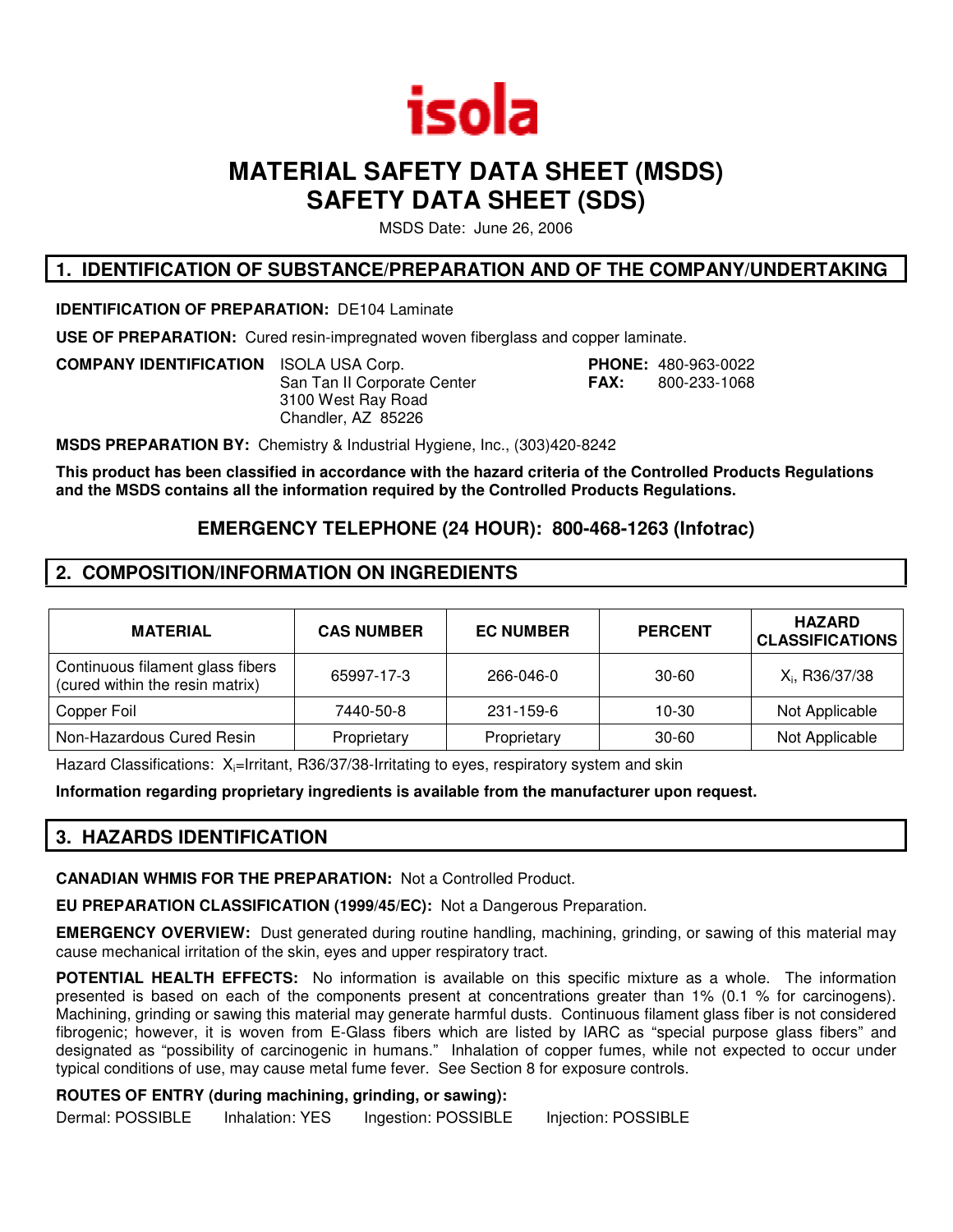

### **4. FIRST AID MEASURES**

#### **SEEK IMMEDIATE MEDICAL ATTENTION IF IRRITATION OCCURS.**

**INHALATION:** Remove the person to fresh air. Treat respiratory distress as appropriate (artificial respiration, etc.) Provide oxygen if necessary. If not breathing, give mouth-to-mouth resuscitation.

**EYES:** Immediately flush eyes with large amounts of temperate water for a minimum of 15 minutes. Consult an ophthalmologist for a more detailed medical evaluation.

**SKIN:** Remove contaminated clothing. Wash skin thoroughly with soap and tepid water.

**INGESTION:** Not expected to be a significant route of exposure based on expected use. If ingestion occurs, seek medical attention.

**SYMPTOMS OF EXPOSURE:** May include irritation of the skin, eyes, and upper respiratory tract.

### **5. FIRE FIGHTING MEASURES**

**EXTINGUISHING MEDIA:** Carbon dioxide, foam, dry chemical, water.

**FIRE FIGHTING EQUIPMENT:** Wear full bunker gear including a positive pressure self-contained breathing apparatus in any closed place.

### **6. ACCIDENTAL RELEASE MEASURES**

**GENERAL:** Sweep or scrape into approved container for proper disposal.

### **7. HANDLING AND STORAGE**

**HANDLING:** Cured composite parts and resins are solid articles and do not pose a health hazard as shipped.

**STORAGE:** Store at room temperature. Avoid contact with incompatible materials.

### **8. EXPOSURE CONTROLS /PERSONAL PROTECTION**

|                                                                                    | <b>EXPOSURE LIMITS*</b>                                                                                                                             |                                                                                                                                     |                                                                                                                                            |
|------------------------------------------------------------------------------------|-----------------------------------------------------------------------------------------------------------------------------------------------------|-------------------------------------------------------------------------------------------------------------------------------------|--------------------------------------------------------------------------------------------------------------------------------------------|
| <b>MATERIAL</b>                                                                    | OSHA PEL <sup>(a)</sup>                                                                                                                             | <b>ACGIH TLV(b)</b>                                                                                                                 | NIOSH $REL(c)$                                                                                                                             |
| Continuous filament<br>glass fibers (including<br>special purpose glass<br>fibers) | 15 mg/m $^{3(d)}$ TWA $^{(e)}$<br>Total Dust (PNOR) <sup>(f)</sup><br>5 mg/m $^{3\text{(d)}}$ TWA $^{(\text{e})}$<br>Respirable Dust <sup>(g)</sup> | 1 f/cc <sup>(h)</sup> TWA <sup>(e)</sup> Fibers <sup>(i)</sup><br>5 mg/m $3(d)$ TWA <sup>(e)</sup> Inhalable<br>Dust <sup>(g)</sup> | 3 f/cc <sup>(h)</sup> TWA <sup>(e)</sup> Fibers <sup>(i)</sup><br>5 mg/m <sup>3</sup> TWA <sup>(e)</sup><br>Respirable Dust <sup>(g)</sup> |
| Copper                                                                             | 0.1 mg/m <sup>3(d)</sup> TWA <sup>(e)</sup> Fume<br>1 mg/m <sup>3(d)</sup> TWA <sup>(e)</sup> Dust/Mist                                             | 0.2 mg/m $^{3(d)}$ TWA $^{(e)}$ Fume<br>mg/m <sup>3(d)</sup> TWA <sup>(e)</sup> Dust/Mist                                           | 0.1 mg/m <sup>3(d)</sup> TWA <sup>(e)</sup> Fume<br>1 mg/m <sup>3(d)</sup> $TWA^{(e)}$ Dust/Mist                                           |

**\*See Section 15 for additional Occupational Exposure Limits (OELs).**

(a) U.S. Department of Labor, Occupational Safety and Health Administration, permissible exposure limit; (b) American Conference of Governmental Industrial Hygienists', threshold limit value; (c) National Institute for Occupational Safety and Health, recommended exposure limit; (d) milligrams per cubic meter; (e) time-weighted average over an 8-hour day, 40-hour work week for OSHA PELs and ACGIH TLVs, or up to a 10-hour day, during a 40-hour work week for NIOSH RELs; (f) Particulates not otherwise regulated; (g) particles in the size range that are hazardous when deposited in the gas-exchange region of the lungs; (h) fibers per cubic centimeter; (i) Respirable fibers longer than 5 microns and having an aspect ratio of  $\geq 3:1$ .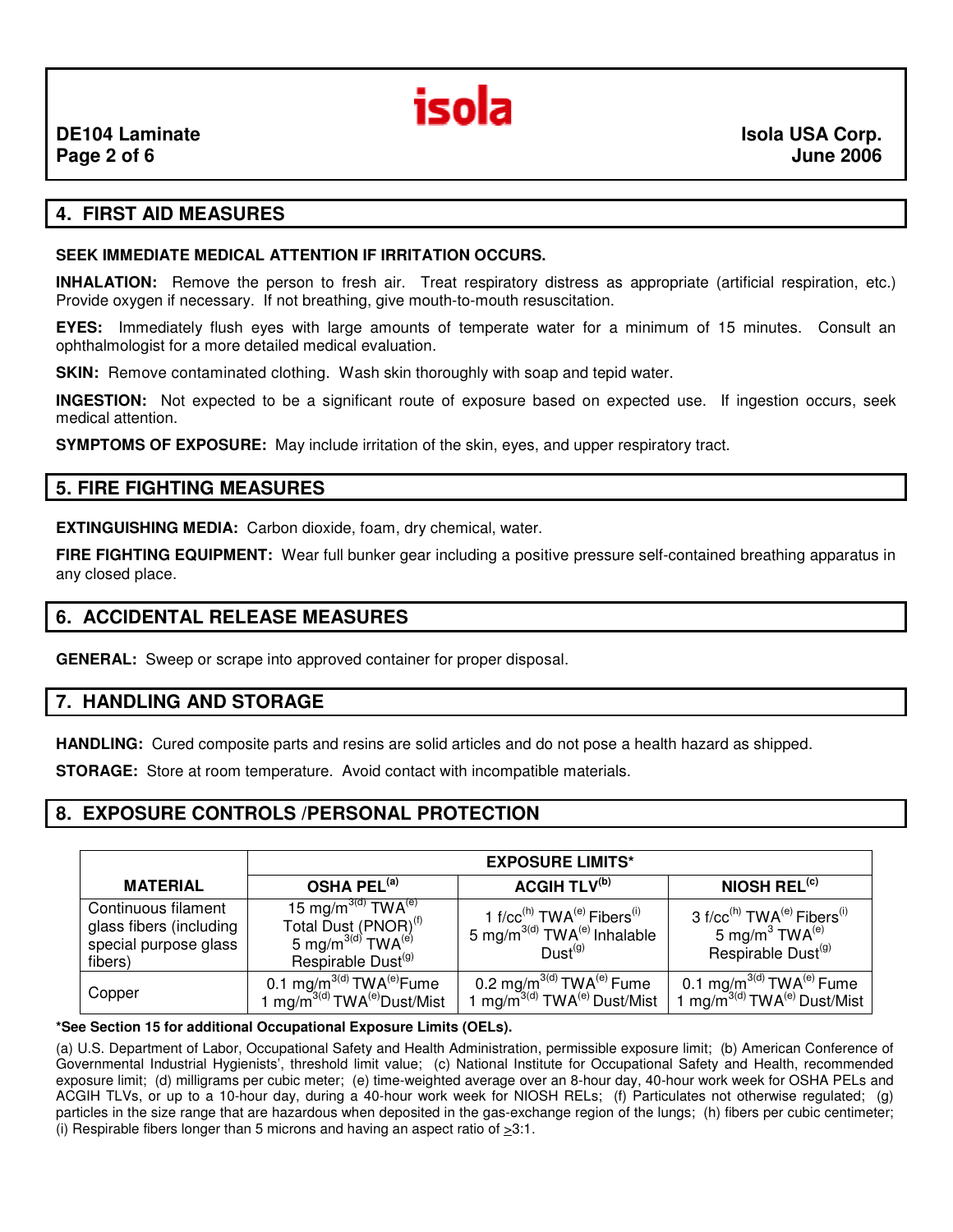

### **EXPOSURE CONTROLS/PERSONAL PROTECTION (continued)**

#### **ENGINEERING CONTROLS:**

Use local exhaust when machining, grinding or sanding to minimize exposures and maintain airborne dust and fiber concentrations below occupational exposure limits.

#### **PERSONAL PROTECTIVE EQUIPMENT:**

RESPIRATORY PROTECTION: In the absence of adequate general or local ventilation, use a NIOSH- or local authority-approved respirator with at least an N95 filter if exposure limits are exceeded.

SKIN PROTECTION: Wear gloves during prolonged contact to avoid skin irritation from dust.

EYE PROTECTION: Use safety glasses or a face shield when machining, grinding or sawing this material.

WORK/HYGIENE PRACTICES: Good personal hygiene should be exercised by all users of this product.

### **9. PHYSICAL AND CHEMICAL PROPERTIES**

| Appearance:                                    | Reinforced resin/copper laminate |
|------------------------------------------------|----------------------------------|
| Odor:                                          | Not Applicable                   |
| <b>Odor Threshold:</b>                         | Not Applicable                   |
| <b>Boiling Point:</b>                          | Not Applicable                   |
| Flash Point:                                   | Not Applicable                   |
| Auto-ignition Temperature:                     | Not Applicable                   |
| Lower Explosive Limit (LEL):                   | Not Applicable                   |
| Upper Explosive Limit (UEL):                   | Not Applicable                   |
| Vapor Pressure:                                | Not Applicable                   |
| Specific Gravity:                              | Not Applicable                   |
| Solubility in Water:                           | Not Applicable                   |
| <b>Partition Coefficient:</b>                  | Not Applicable                   |
| Viscosity of Solution:                         | Not Applicable                   |
| Vapor density $(Air=1.0)$ :                    | Not Applicable                   |
| Percent Volatility of Solution:                | Typically Less Than 1%           |
| Total Volatile Organic Compounds (TVOC) (G/L): | Not applicable                   |

# **10. STABLILITY AND REACTIVITY**

**CONDITIONS TO AVOID:** This material is stable under expected conditions of use, avoid incompatible materials. Hazardous polymerization will not occur.

**INCOMPATIBLE MATERIALS:** Strong acids, strong oxidizers, light metals, rubber, plastic.

**HAZARDOUS DECOMPOSITION:** Dense smoke, acrid vapors and fumes, hydrocarbons of variable composition,  $CO<sub>X</sub>$ , NO<sub>X</sub>.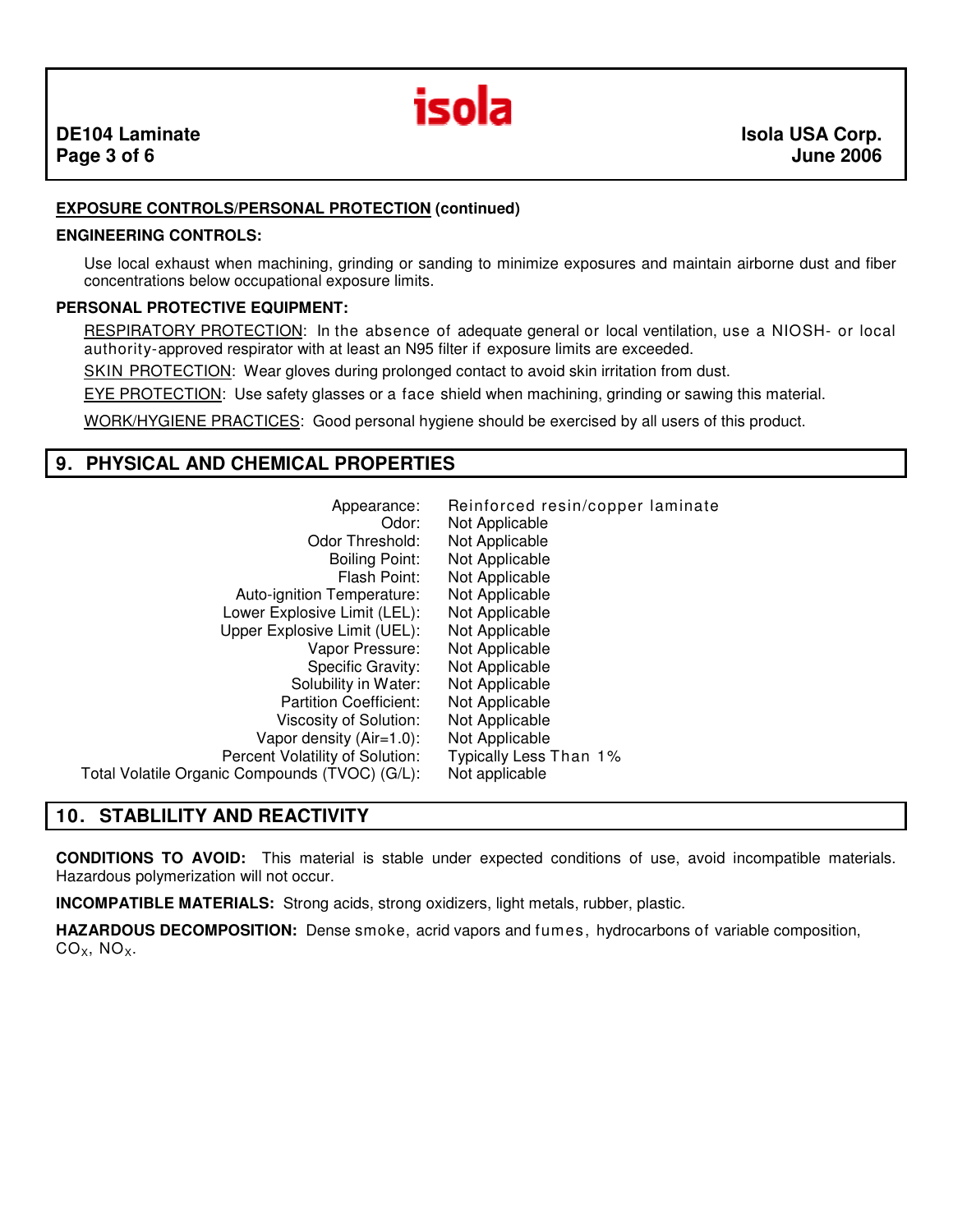

# **11. TOXICOLOGICAL INFORMATION**

#### **NO DATA AVAILABLE ON THE SPECIFIC MIXTURE.**

#### **CONTINUOUS FILAMENT GLASS FIBERS**

NIOSH RTECS No.: LK3651000 Acute Effects of Overexposure: Exposure to dust may cause irritation to skin, eyes, and respiratory system. Effects Chronic of Overexposure: Repeated or prolonged contact with skin may cause dermatitis. Tumors have been detected in experimental animals but may not be relevant to humans. Carcinogenicity: ACGIH A4, IARC Group 3 Special purpose glass fibers: ACGIH A3, IARC Group 2B Toxicity Data: No data available

#### **COPPER**

NIOSH RTECS No.: GL5325000 Acute Effects of Overexposure: Exposure to dust may cause cough, headache, shortness of breath, and eye, skin and respiratory irritation. Exposure to fumes may cause metal fume fever. Chronic Effects of Overexposure: Long-term exposures may cause skin sensitization, and respiratory, liver and kidney effects. Carcinogenicity: No known effects Toxicity Data: IPR-MUS LD<sub>50</sub> 0.07 mg/kg

# **12. ECOLOGICAL INFORMATION**

### **NO DATA AVAILABLE ON THE SPECIFIC MIXTURE.**

#### **CONTINUOUS FILAMENT GLASS FIBERS (E-GLASS)**

No available data.

#### **COPPER**

Ecotoxicity: Copper and its salts are highly poisonous to marine invertebrates, fungi and seaweed. Mobility: Low in soil.

Persistence and Degradability: Not biodegradable. Water soluble.

Bioaccumulation Potential: Extent unknown, long half-life.

# **13. DISPOSAL CONSIDERATIONS**

**GENERAL:** Follow all applicable local, national, territorial, and international regulations. This material is regulated as a hazardous waste under the US EPA Resource Conservation and Recovery Act (RCRA). Storage, disposal, treatment, and transportation of this material are regulated by the USEPA. Refer to the European Waste Catalog (EWC) for appropriate waste code(s).

### **14. TRANSPORT INFORMATION**

### **Not regulated by US DOT, ICAO/IATA, RID/ADR, IMDG, Canada TDG**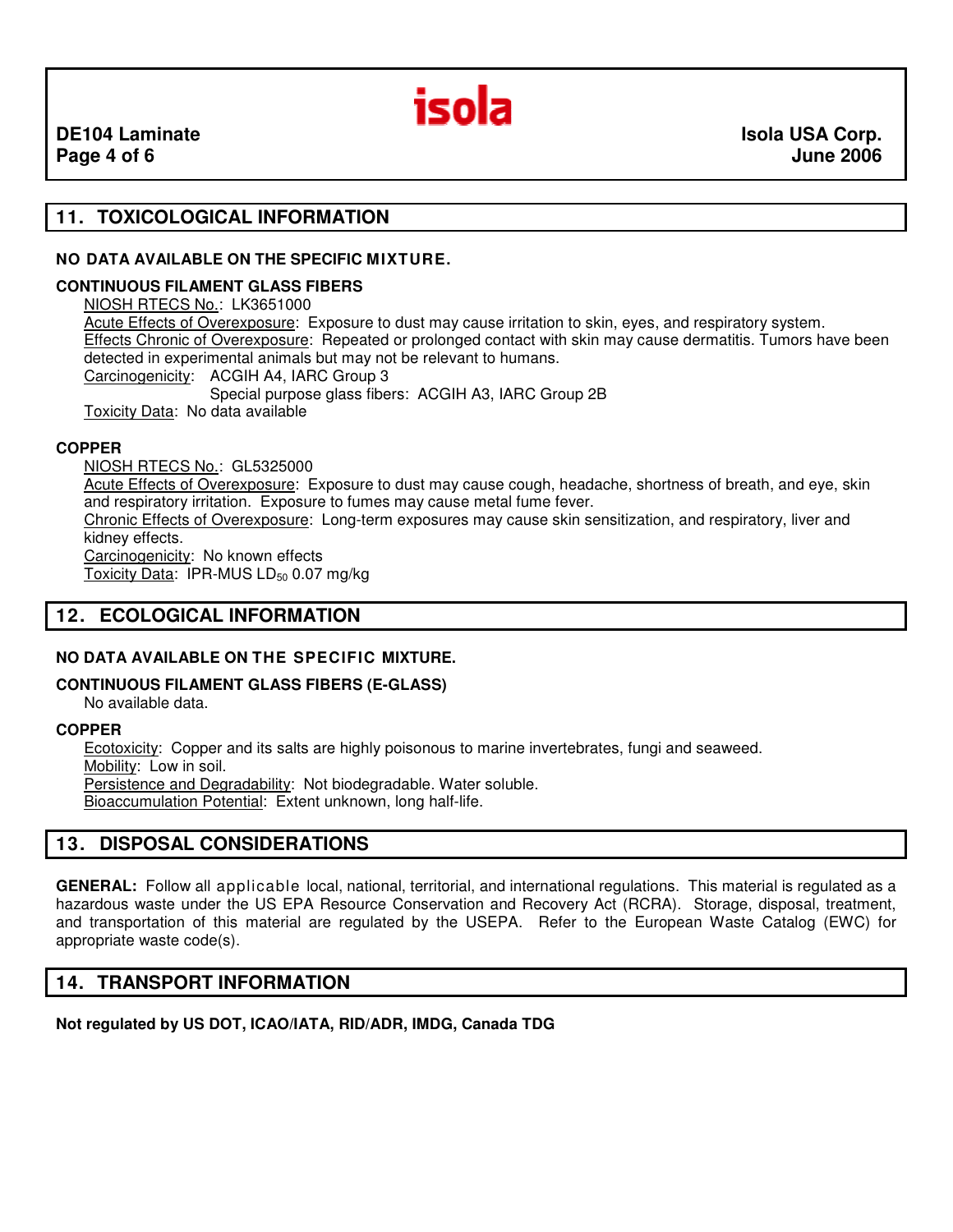

### **15. REGULATORY INFORMATION**

**EPA Toxic Substances Control Act (TSCA) Status:** All of the components of this product are listed on the TSCA inventory.

**Canadian Environmental Protection Act:** All of the components of this product are listed on the Canadian Domestic Substances List (DSL).

**European Inventory of Existing Commercial Chemical Substances (EINECS):** All of the components of this product are listed on the EINECS inventory.

#### **ADDITIONAL OCCUPONAL EXPOSURE LIMITS (OELs)**

See Section 8 for OSHA, ACGIH and NIOSH OELs.

|                        | <b>Continuous filament glass fibers</b><br>(based on mineral wool)       | Copper                                                                                                                                             |  |
|------------------------|--------------------------------------------------------------------------|----------------------------------------------------------------------------------------------------------------------------------------------------|--|
| Arab Republic of Egypt | <b>Not Listed</b>                                                        | 0.1 mg/m <sup>3</sup> TWA Fume                                                                                                                     |  |
| Australia              | 0.5 f/cc TWA Fibers<br>2 mg/m <sup>3</sup> TWA Dust                      | 0.2 mg/m <sup>3</sup> TWA Fume<br>1 mg/m <sup>3</sup> TWA Dust                                                                                     |  |
| Austria                | 0.5 f/cc TWA Fibers                                                      | MAK 0.1 mg/m <sup>3</sup> Fume<br>MAK 1 $mg/m3$                                                                                                    |  |
| Belgium                | <b>Not Listed</b>                                                        | 0.2 mg/m <sup>3</sup> TWA Fume<br>1 mg/m <sup>3</sup> TWA Dust                                                                                     |  |
| Denmark                | 1 f/cc TWA Fibers, Carcinogen                                            | 0.1 mg/m $3$ TWA                                                                                                                                   |  |
| Finland                | 10 mg/m $3$ TWA Dust                                                     | 0.2 mg/m $3$ TWA Fume<br>1 mg/m <sup>3</sup> TWA Dust                                                                                              |  |
| France                 | 1 f/cc TWA Fibers                                                        | 0.2 mg/m <sup>3</sup> VME Fume<br>1 mg/m <sup>3</sup> VME Dust<br>2 mg/m <sup>3</sup> STEL Dust                                                    |  |
| Germany                | 0.25 f/cc TWA<br>(Non-exonerated Fibers)<br>6 mg/m <sup>3</sup> TWA Dust | MAK 0.1 $mg/m3$ Fume<br>MAK 1 mg/m <sup>3</sup> Dust                                                                                               |  |
| Hungary                | <b>Not Listed</b>                                                        | 0.2 mg/m <sup>3</sup> TWA<br>0.4 mg/m <sup>3</sup> STEL Dust                                                                                       |  |
| India                  | <b>Not Listed</b>                                                        | $0.2 \text{ mg/m}^3$ TWA Fume                                                                                                                      |  |
| Italy                  | <1 f/cc TWA Fibers<br>5 mg/m <sup>3</sup> TWA Dust                       | <b>Not Listed</b>                                                                                                                                  |  |
| Japan                  | 2.9 mg/ $\overline{m^3}$ Dust<br>(administrative control level)          | Not Listed                                                                                                                                         |  |
| The Netherlands        | 2 f/cc TWA Fibers                                                        | MAC-TGG 1 mg/m <sup>3</sup> Dust                                                                                                                   |  |
| Norway                 | 1 f/cc TWA Fibers                                                        | 0.1 mg/m <sup>3</sup> TWA Fume                                                                                                                     |  |
| The Philippines        | Not Listed                                                               | 1 mg/m <sup>3</sup> TWA Fume                                                                                                                       |  |
| Poland                 | <b>Not Listed</b>                                                        | MAC 0.1 mg/m <sup>3</sup> TWA Fume<br>MAC 0.3 mg/m <sup>3</sup> STEL Fume<br>MAC 1 mg/m <sup>3</sup> TWA Dust<br>MAC 2 mg/m <sup>3</sup> STEL Dust |  |
| Russia                 | Not Listed                                                               | STEL 0.5 ppm $(1 \text{ mg/m}^3)(\text{Dust})$                                                                                                     |  |
| Sweden                 | 1 f/cc TWA Fibers                                                        | NGV 0.2 mg/m <sup>3</sup> (Resp. Dust)<br>NGV 1 mg/m <sup>3</sup> (Total Dust)                                                                     |  |